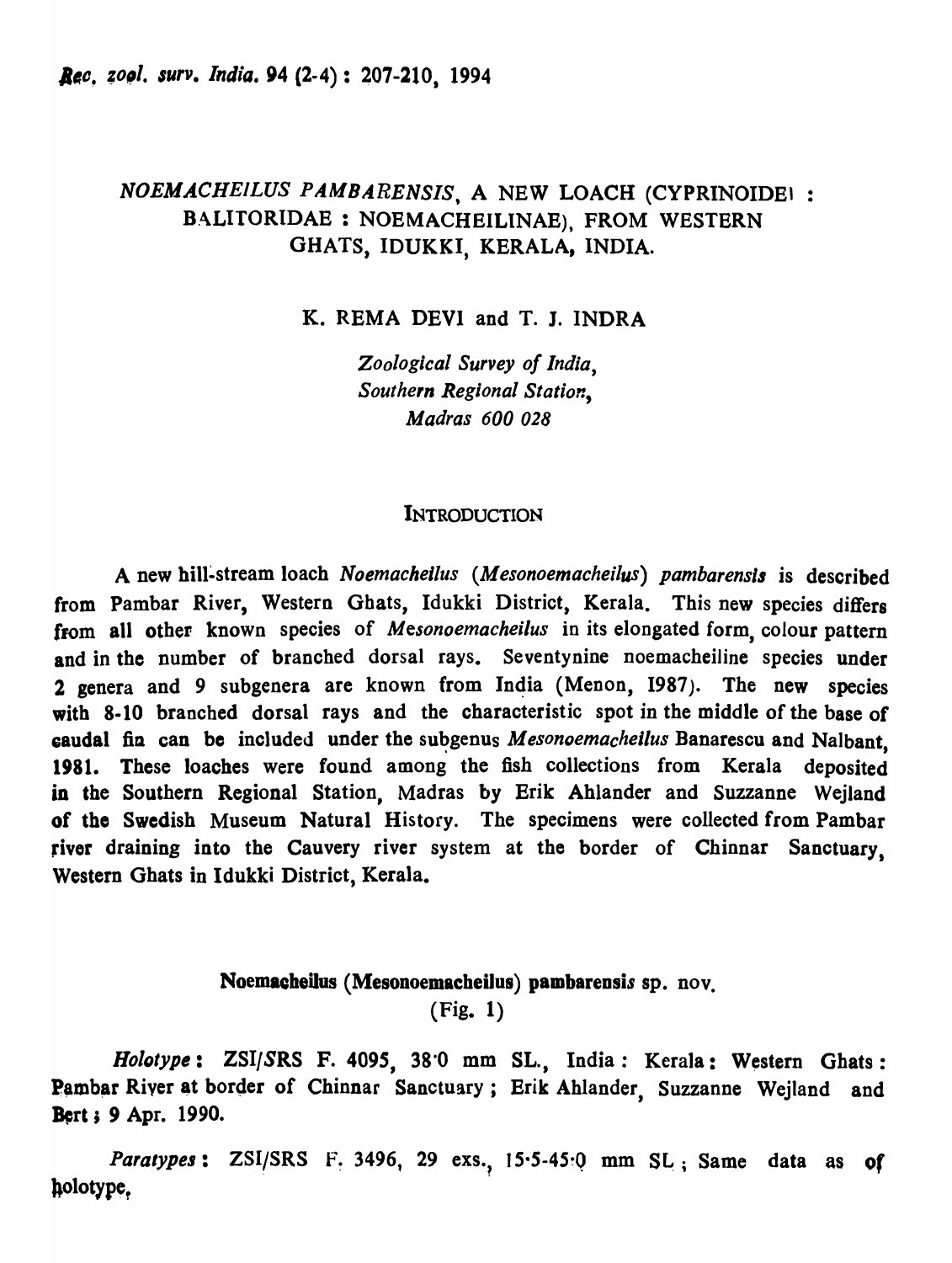REMA DEBI & INDRA



Fig. 1: Lateral view of Noemacheilus pambarensis sp. nov. 38.0 mm SL.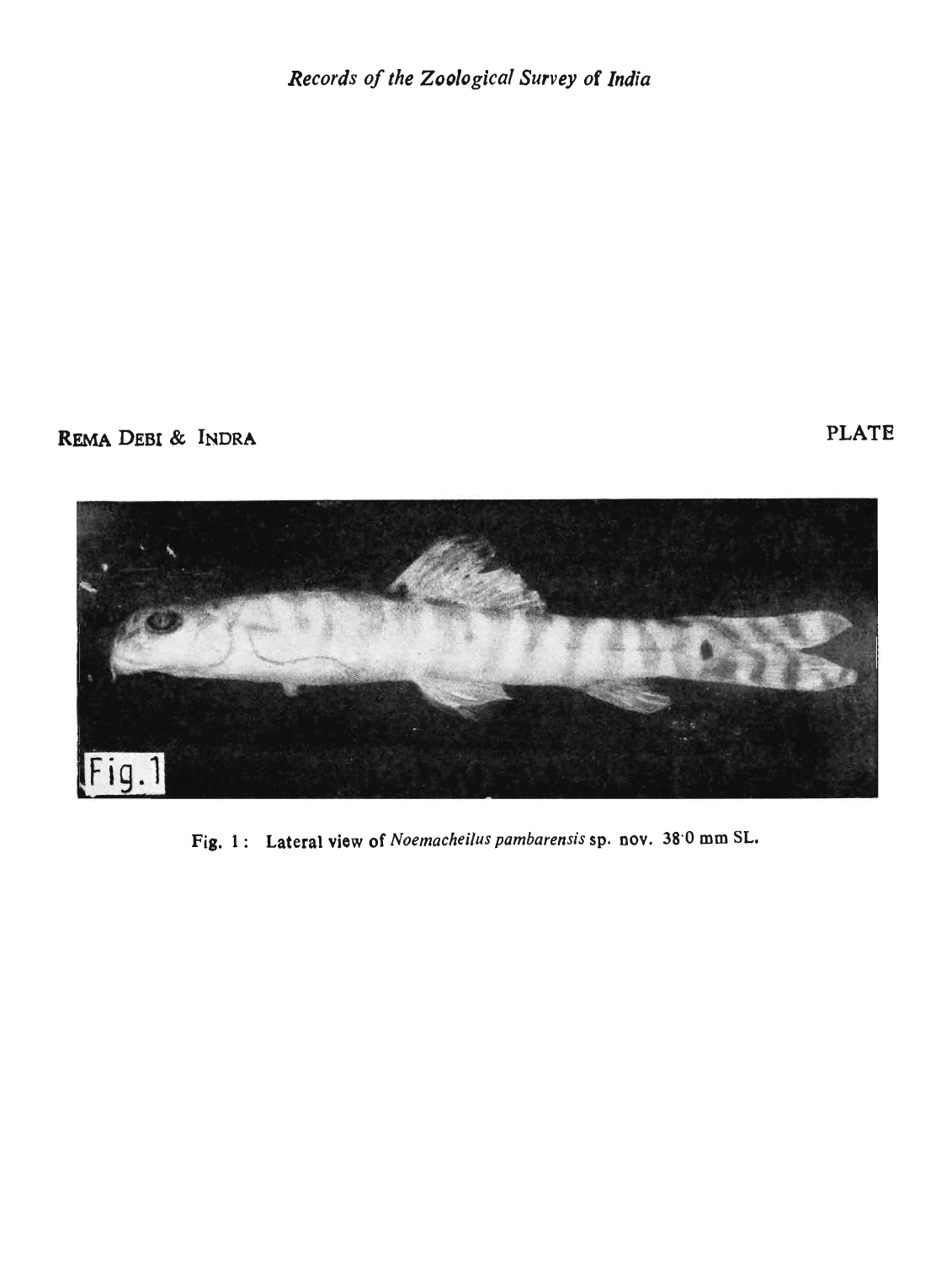*Diagnosis:* A slender elongated species with usually 9 branched dorsal rays in specimens above 35.0 mm SL (8 branched rays in juveniles and rarely 10 in adults): with almost complete lateral line system; body with irregular vertical bands; dorsal with two rows of spots, caudal with 4-5 oblique bands and dark blotch at its base; males with suborbital flap.

*Description*: Based on 10 specimens  $36.0 - 45.0$  mm SL. D.3.4/8-10/1; P1/10-11; V 1/6/1, A2-3/5; C.1/16/1. Dorsal Profile slightly arched, ventral flattened, depth of body  $13.55 - 16.61$  (15.27), head broader than high, its length  $20.49 - 24.43$  (22.62) percent of  $SL$ ; length of snout a little less than postorbital distance, it is  $35.67-44.29$ (41"25) of HL; eyes fairly large, situated nearer snout, not visible from ventral surface, its diameter 20·13-25-48 (23-64) of HL, equal to or a little greater than interorbital distance, 95.54-123.33 (106.42) of interorbital width; nostrils close to each other, situated closer to eye than to tip of snout, anterior nostrils somewhat tubular and flap like; mouth semicircular, lips fleshy, deeply furrowed, lower interrupted in the middle; barbels well developed, broad at base, thread like at the ends, inner rostral shorter, outer rostral shorter than maxillary, extending to margin of eye, when adpressed, maxillary reaching to perpendicular from middle of eye.

Scales: Small, imbricate, distinct posteriorly, absent on the whole of the flattened ventral surface before anal. Lateral line prominent, complete and extends up to middle of caudal peduncle\_

*Fins*: Dorsal fin base long, height short, less than length of head, edge of dorsal straight, origin of dorsal fin equidistant between tip of snout and caudal base; origin of pelvic behind that of dorsal; pectoral almost equal to or slightly longer than head, extends to about two thirds the distance to pelvic; pelvic shorter than pectoral, separated from anal opening by a short distance; anal fin almost reaching caudal base; caudal fin a little longer than head, deeply forked, lobes pointed, of equal length.

Predorsal distance 99.44-112.09 (107.01) in postdorsal distance, 47.65-53.75 (49.96) of SL; prepelvic distance  $48.72-58.10$  (52.16), preanal distance  $76.78-83.0$  (79.16), pectoral to pelvic origin  $28.82-34.85$  (30.91) of SL. Height of dorsal  $16.76-23.32$  (19.40), length of pectoral  $20.40$ -24.59 (22.25), length of pelvic  $18.34$ -20.05 (19.17), length of anal  $11.75-17.80$  (15.59), base of dorsal 18.71-21.8 (20.18), base of anal  $7.58-10.20$  (9.0) of SL.

Caudal peduncle slender and long, its length  $12.30-14.94$  (13.92) of SL, 50.93-69.65 (59.87) of HL; its depth 9.5-10.8 (10.31) of SL, 41.37-50.25 (45.22) of HL; its depth is  $68.90-87.80$  (76.39) of its length.

A range in the number of branched dorsal rays is observed in the 12 juveniles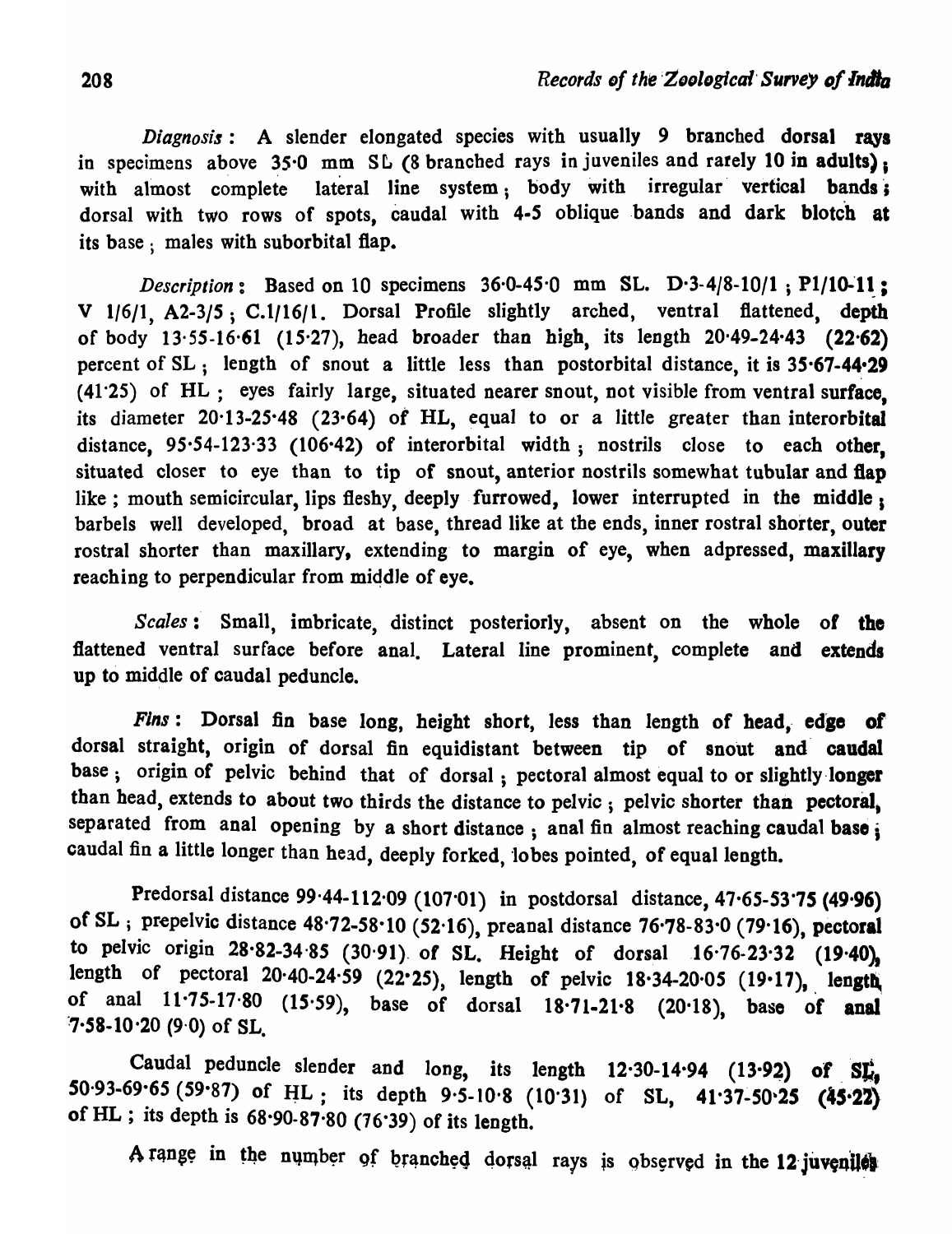and 18 adults studied. In the juveniles the branched rays are 8 in number and in the larger specimens examined 83·3% have 9 branched rays and 16·7% bave 10 branched rays. In one specimen 40·0 mm SL the pectoral fin formula is 2/9 for the right fin and 1/10 for the Left.

*Sexual dimorphism:* Males with suborbital flap; the rays of pectoral thickened with breeding tubercles.

*Colour:* In the adults the body is marked with 4-5 broad bands on back and 9-13 irregular vertical bands on sides, two thirds the ground colour; in some specimens adjacent banda are found to coalesce on the dorsal side—behind dorsal fin; dorsal with a dark spot at origin, two rows of spots, along the fins, in larger specimens a third row of 2-3 spots near the tips; an intensely black round to oval blotch at middle of of base of caudal fiin;  $4-5$  dark V shaped to wavy bards on caudal.

Size: Largest specimen examined 45<sup>.</sup>00 mm SL.

*Affinities:* This species bears close resemblance to *N. pulchellus* Day in colour pattern in the caudal and dorsal fins and along the sides behind dorsal and the more number of branched rays in the dorsal. However, it differs from *pulchellus* in its slender body form, Depth of body  $13.55-16.61$  (15.27) vs.  $21.53-23.75$  (M=22.66) of SL in *pulchel/us;* elongated caudal peduncle, caudal peduncle 12·30-14·94 (13·62) vs. 10.0-14.13 ( $M = 11.76$ ) of SL in N *pulchellus*. In addition sexual dimorphism is exhibited by this, whereas it is reported to be absent in *pulchellus.* In body colour pattern some specimens also resemble N. petrubanarescui Menon, but differ in body depth and dorsal fin.

*Distribution:* Western Ghats: Kerala: Idukki District: Pambar River.

#### ACKNOWLEDGEMENTS

The authors are grateful to the Director, Zoological Survey of India and the Officer-in-Charge of Southern Regional Station, Dr. P. T. Cherian, Sci. 'SF' for providing the necessary facilities. They are also grateful to Dr. A. G. K. Menon, Emeritus Scientist, Zoological Survey of India, Madras, for guidance rendered in their studies.